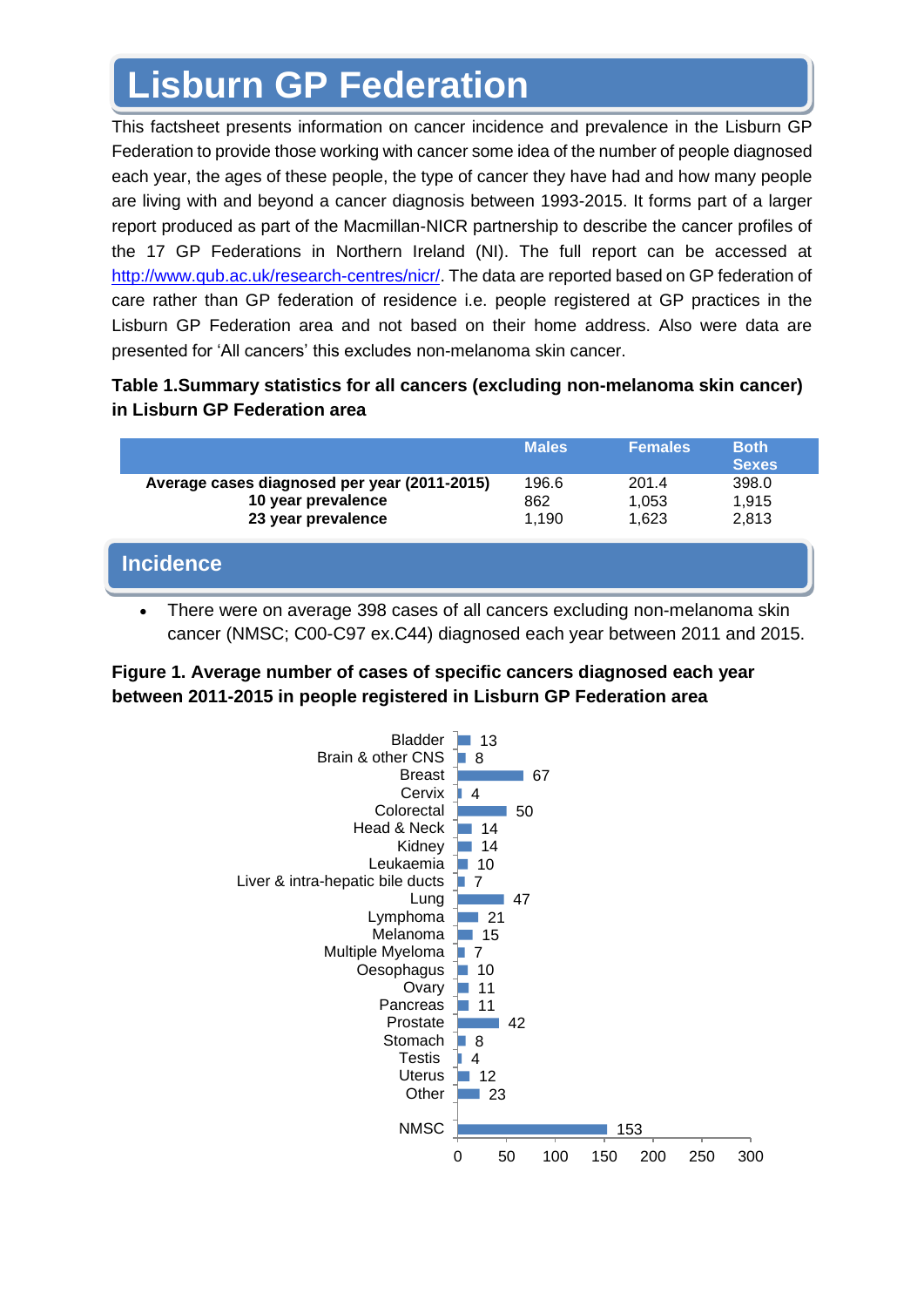• In 2011-2015 there were on average 67 cases of invasive breast cancer, 42 cases of prostate cancer, 50 cases of colorectal cancer, 47 cases of lung cancer and 153 cases of non-melanoma skin cancer diagnosed each year.

## **Figure 2. Proportion (%) of cases diagnosed between 2011 and 2015 by specific cancer site and stage at diagnosis in Lisburn GP Federation area**



## **Figure 3. Proportion (%) of cases diagnosed between 2011 and 2015 by specific cancer site and age at diagnosis in Lisburn GP Federation area**

| Breast (All NI)<br>20.0%<br>22.5%<br>25.1%<br>32.4%<br>Breast (Lisburn)<br>25.6%<br>18.2%<br>25.6%<br>30.7%<br>Colorectal (All NI)<br>6.7% 11.7%<br>26.5%<br>55.1%<br>Colorectal (Lisburn)<br>5.6%8.8%<br>22.5%<br>63.1%<br>Lung (All NI)<br>$.0\%11.1\%$<br>28.2%<br>57.6%<br>Lung (Lisburn)<br>.0%4%<br>60.1%<br>30.5%<br>Prostate (All NI)<br>14.1%<br>51.1%<br>34.7%<br>Prostate (Lisburn)<br>22.6%<br>36.1%<br>41.3%<br>All Cancers ex.NMSC (All NI)<br>12.0%<br>14.7%<br>25.7%<br>47.5%<br>All cancers ex. NMSC (Lisburn)<br>11.5%<br>15.1%<br>25.0%<br>48.4%<br>0.0%<br>40.0%<br>80.0%<br>20.0%<br>60.0% |  |  |  |  |        |  |
|-----------------------------------------------------------------------------------------------------------------------------------------------------------------------------------------------------------------------------------------------------------------------------------------------------------------------------------------------------------------------------------------------------------------------------------------------------------------------------------------------------------------------------------------------------------------------------------------------------------------|--|--|--|--|--------|--|
|                                                                                                                                                                                                                                                                                                                                                                                                                                                                                                                                                                                                                 |  |  |  |  |        |  |
|                                                                                                                                                                                                                                                                                                                                                                                                                                                                                                                                                                                                                 |  |  |  |  |        |  |
|                                                                                                                                                                                                                                                                                                                                                                                                                                                                                                                                                                                                                 |  |  |  |  |        |  |
|                                                                                                                                                                                                                                                                                                                                                                                                                                                                                                                                                                                                                 |  |  |  |  |        |  |
|                                                                                                                                                                                                                                                                                                                                                                                                                                                                                                                                                                                                                 |  |  |  |  |        |  |
|                                                                                                                                                                                                                                                                                                                                                                                                                                                                                                                                                                                                                 |  |  |  |  |        |  |
|                                                                                                                                                                                                                                                                                                                                                                                                                                                                                                                                                                                                                 |  |  |  |  |        |  |
|                                                                                                                                                                                                                                                                                                                                                                                                                                                                                                                                                                                                                 |  |  |  |  |        |  |
|                                                                                                                                                                                                                                                                                                                                                                                                                                                                                                                                                                                                                 |  |  |  |  |        |  |
|                                                                                                                                                                                                                                                                                                                                                                                                                                                                                                                                                                                                                 |  |  |  |  |        |  |
|                                                                                                                                                                                                                                                                                                                                                                                                                                                                                                                                                                                                                 |  |  |  |  |        |  |
|                                                                                                                                                                                                                                                                                                                                                                                                                                                                                                                                                                                                                 |  |  |  |  |        |  |
|                                                                                                                                                                                                                                                                                                                                                                                                                                                                                                                                                                                                                 |  |  |  |  |        |  |
|                                                                                                                                                                                                                                                                                                                                                                                                                                                                                                                                                                                                                 |  |  |  |  |        |  |
|                                                                                                                                                                                                                                                                                                                                                                                                                                                                                                                                                                                                                 |  |  |  |  | 100.0% |  |

#### **Proportion (%) of people with cancer**

 $\blacksquare$ 0 to 49 years  $\blacksquare$  50 to 59 years  $\blacksquare$ 0 to 59 years (prostate only)  $\blacksquare$  60 to 69 years  $\blacksquare$  70 years and over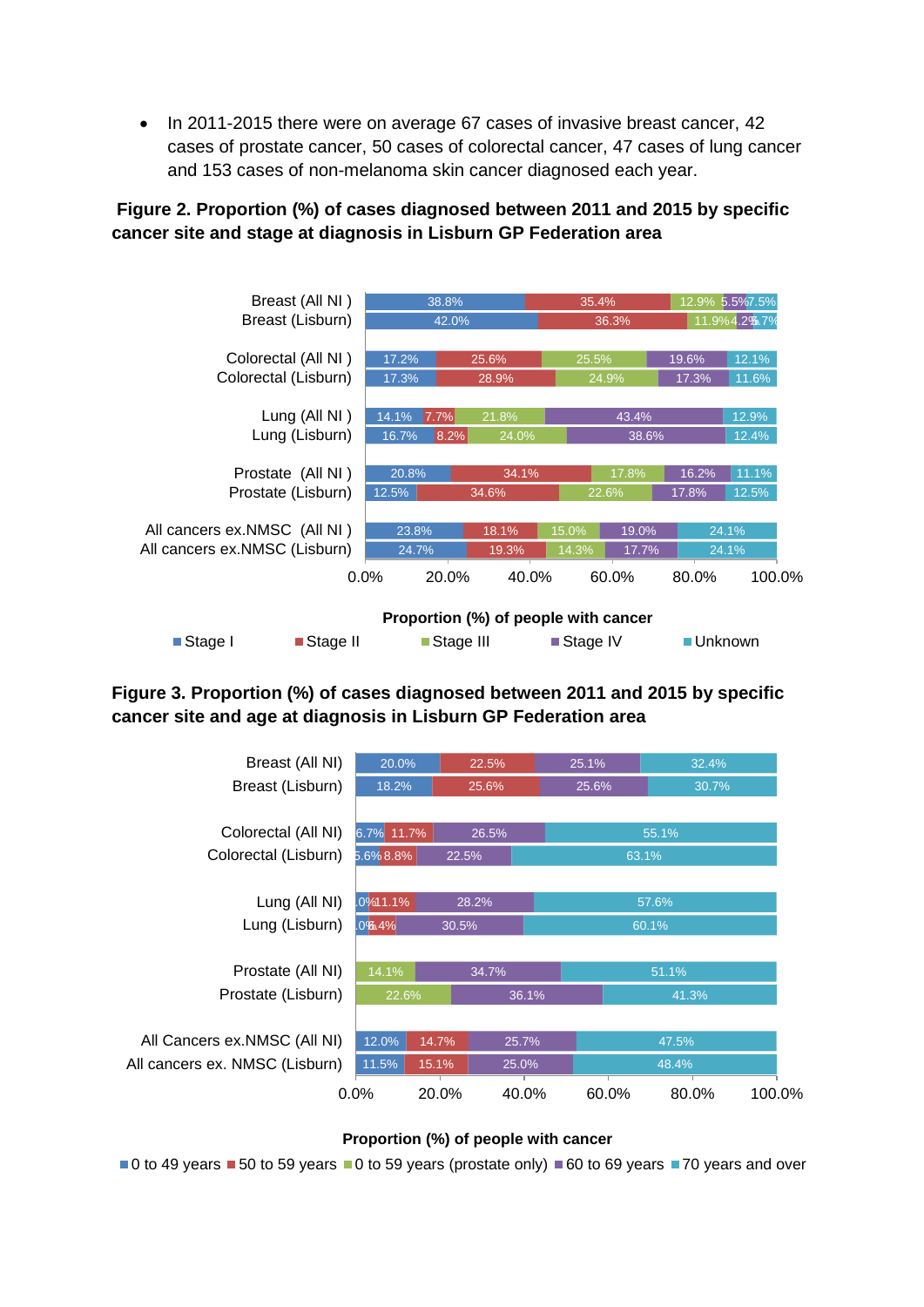#### • **Prevalence**





The 23- year prevalence represents all people diagnosed with cancer during 1993-2015 who are still alive at the end of 2015. Other prevalence measures commonly used, which depend on the diagnosis period considered, include:

- One year prevalence (people diagnosed in 2015) which at the end of 2015 was 283 (132 males and 151 females).
- Five year prevalence (people diagnosed 2011-2015) which at the end of 2015 was 1,162 (505 males and 657 females).
- Ten year prevalence (people diagnosed 2006-2015) which at the end of 2015 was 1,915 (862 males and 1,053 females).
- Twenty-three year prevalence (people diagnosed 1993-2015) which at the end of 2015 was 2,813 (1,190 males and 1,623 females).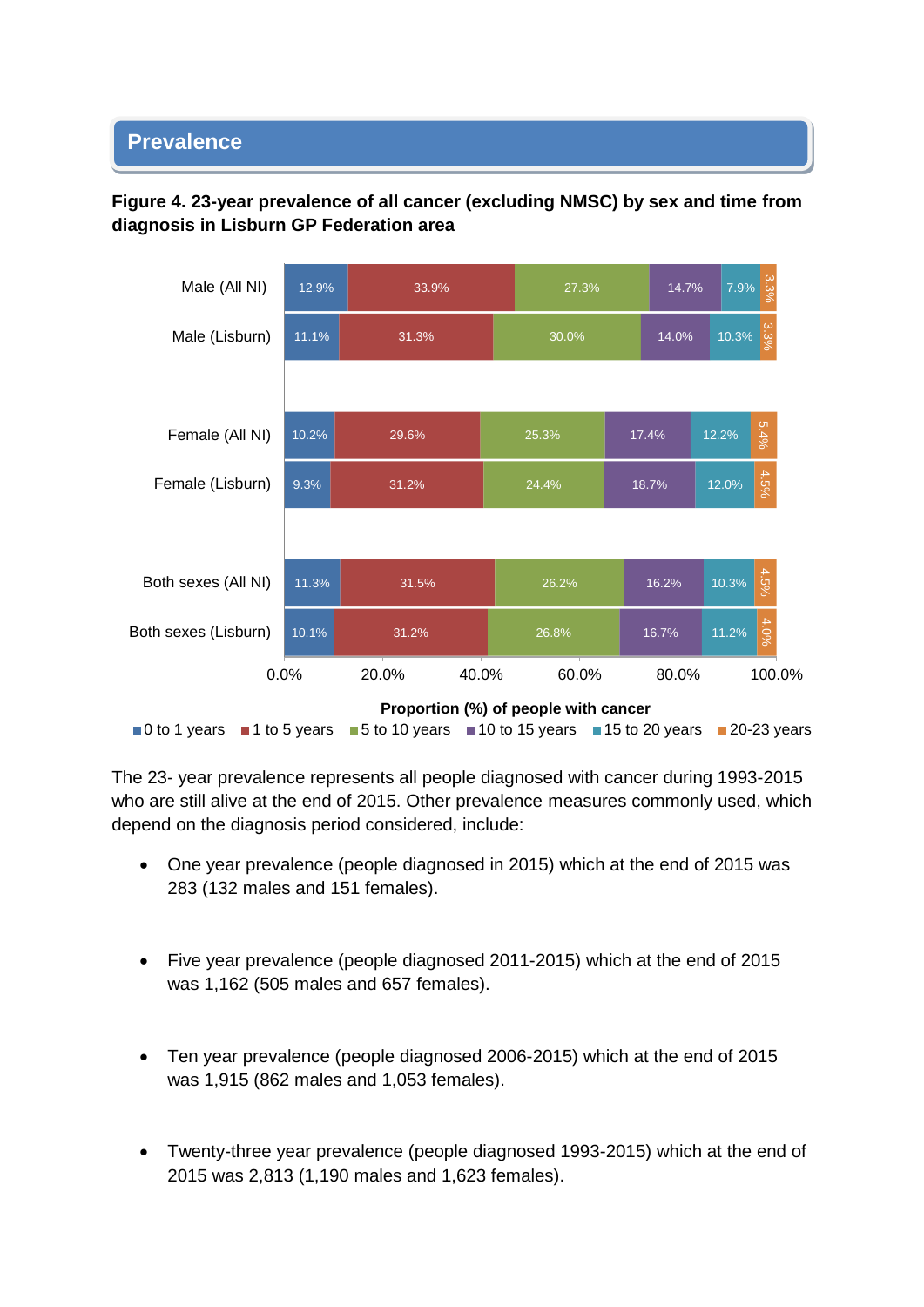**Figure 5. 23 year prevalence (based on time since diagnosis) for all cancers (excluding NMSC) by sex in Lisburn GP Federation** 



**Figure 6. 23-year prevalence (number of people) for all cancers (excluding NMSC) by sex and cancer site in Lisburn GP Federation**



At 31<sup>st</sup> December 2015, of those people living up to 23 years after a cancer diagnosis (excluding non-melanoma skin cancer) in the Lisburn GP Federation:

- Over half (58.2%) of people had been diagnosed with breast, prostate, colorectal or lung cancer.
- 1,623 were female and of these over 4 in 10 females (46.2%) had, had a diagnosis of invasive breast cancer (ICD10 C50).
- 1,190 were male and of these 4 in 10 males (33.1%) had, had a diagnosis of prostate cancer (ICD10 C61).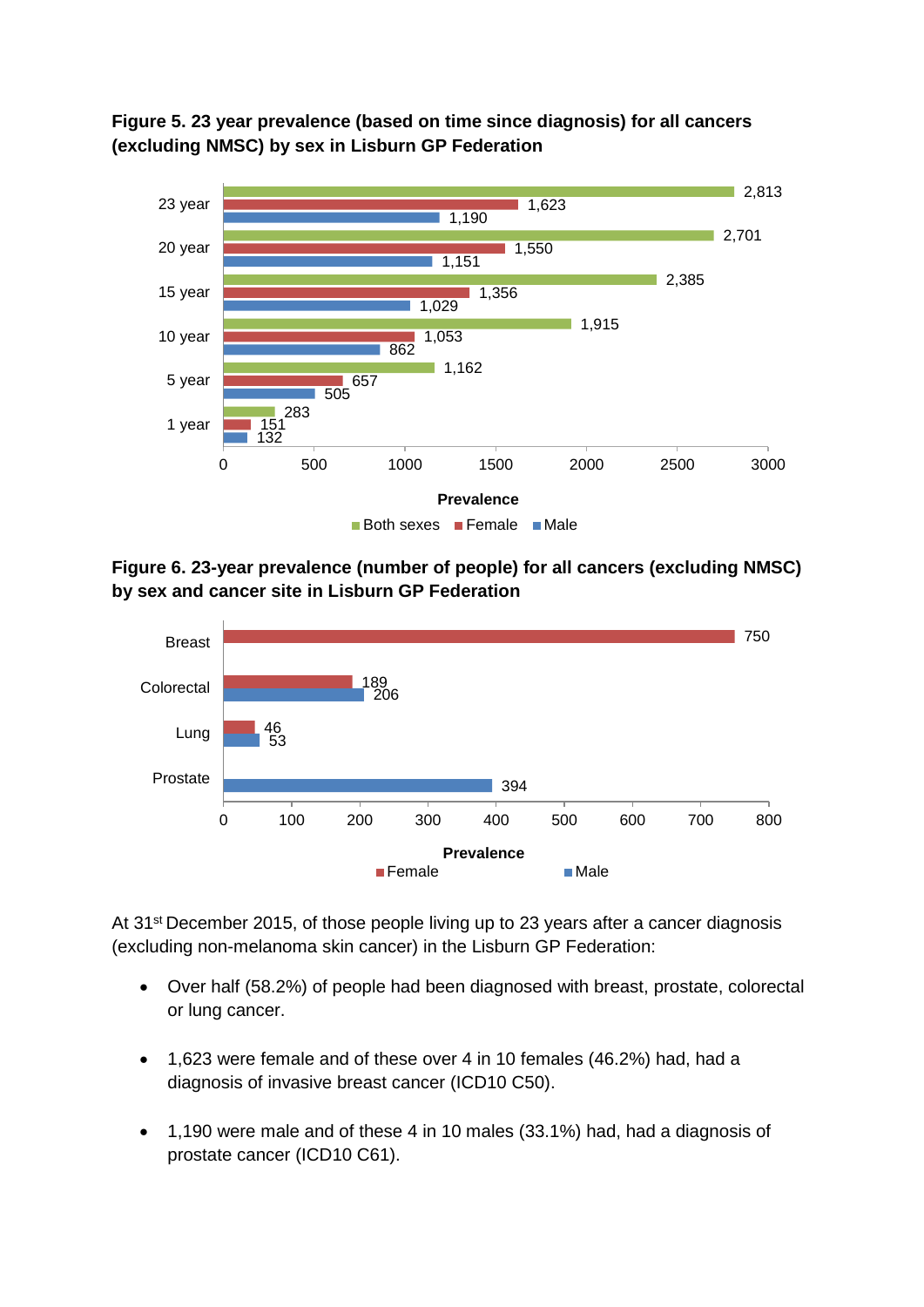## **Figure 7. 23-year prevalence for all cancers (excluding NMSC) by cancer site and time since diagnosis in Lisburn GP Federation area**

| Breast (All NI; n=14,727)     | 9.1%  | 28.6%                                |       | 62.3% |                                                                  |  |
|-------------------------------|-------|--------------------------------------|-------|-------|------------------------------------------------------------------|--|
| Breast (Lisburn; n=750)       | 7.2%  | 32.0%                                |       | 60.8% |                                                                  |  |
|                               |       |                                      |       |       |                                                                  |  |
| Colorectal (All NI; n=8,161)  | 11.3% | 35.0%                                |       |       | 53.7%                                                            |  |
| Colorectal (Lisburn; n=395)   | 9.6%  | 32.7%                                |       |       | 57.7%                                                            |  |
|                               |       |                                      |       |       |                                                                  |  |
| Head & Neck (All NI; n=2,142) | 13.9% | 32.1%                                |       |       | 54.1%                                                            |  |
| Head & Neck (Lisburn; n=87)   | 17.2% |                                      | 35.6% |       | 47.1%                                                            |  |
| Kidney (All NI; n=2,075)      | 14.3% | 37.9%                                |       |       | 47.8%                                                            |  |
| Kidney (Lisburn; n=93)        | 8.6%  | 38.7%                                |       |       | 52.7%                                                            |  |
|                               |       |                                      |       |       |                                                                  |  |
| Lung (All NI; n=2,059)        |       | 33.0%                                |       | 37.9% | 29.1%                                                            |  |
| Lung (Lisburn; n=99)          |       | 34.3%                                |       | 32.3% | 33.3%                                                            |  |
|                               |       |                                      |       |       |                                                                  |  |
| Lymphoma (All NI; n=3,391)    | 9.6%  | 30.5%                                |       | 59.9% |                                                                  |  |
| Lymphoma (Lisburn; n=178)     | 10.1% | 27.5%                                |       | 62.4% |                                                                  |  |
| Melanoma (All NI; n=4,008)    | 9.6%  | 30.2%                                |       | 60.2% |                                                                  |  |
| Melanoma (Lisburn; n=190)     | 9.5%  | 30.0%                                |       | 60.5% |                                                                  |  |
|                               |       |                                      |       |       |                                                                  |  |
| Prostate (All NI; n=9,347)    | 11.7% | 37.5%                                |       |       | 50.8%                                                            |  |
| Prostate (Lisburn; n=394)     | 10.9% | 33.5%                                |       |       | 55.6%                                                            |  |
|                               |       |                                      |       |       |                                                                  |  |
| Uterus (All NI; n=2,451)      | 9.2%  | 30.8%<br>59.9%                       |       |       |                                                                  |  |
| Uterus (Lisburn; n=132)       | 11.4% | 29.5%                                |       | 59.1% |                                                                  |  |
|                               |       |                                      |       |       |                                                                  |  |
| NMSC (All NI; n=33,881)       | 9.6%  | 33.1%                                |       |       | 57.3%                                                            |  |
| NMSC (Lisburn; n=1,538)       | 6.8%  | 35.8%                                |       |       | 57.3%                                                            |  |
|                               |       |                                      |       |       | 0.0% 10.0% 20.0% 30.0% 40.0% 50.0% 60.0% 70.0% 80.0% 90.0% 10.0% |  |
|                               |       | Proportion (%) of people with cancer |       |       |                                                                  |  |
| $\blacksquare$ 0-1 years      |       | 1-5 years                            |       |       | ■5+years                                                         |  |

At 31<sup>st</sup> December 2015, of those people living up to 23 years after a cancer diagnosis (excluding non-melanoma skin cancer) in the Lisburn GP Federation:

- Over half of people diagnosed lymphoma (62.4%), female breast cancer (60.8%) and melanoma (60.5%) were diagnosed more than five years previously.
- Two thirds (66.6%) of people diagnosed with lung cancer were diagnosed within the last five years.